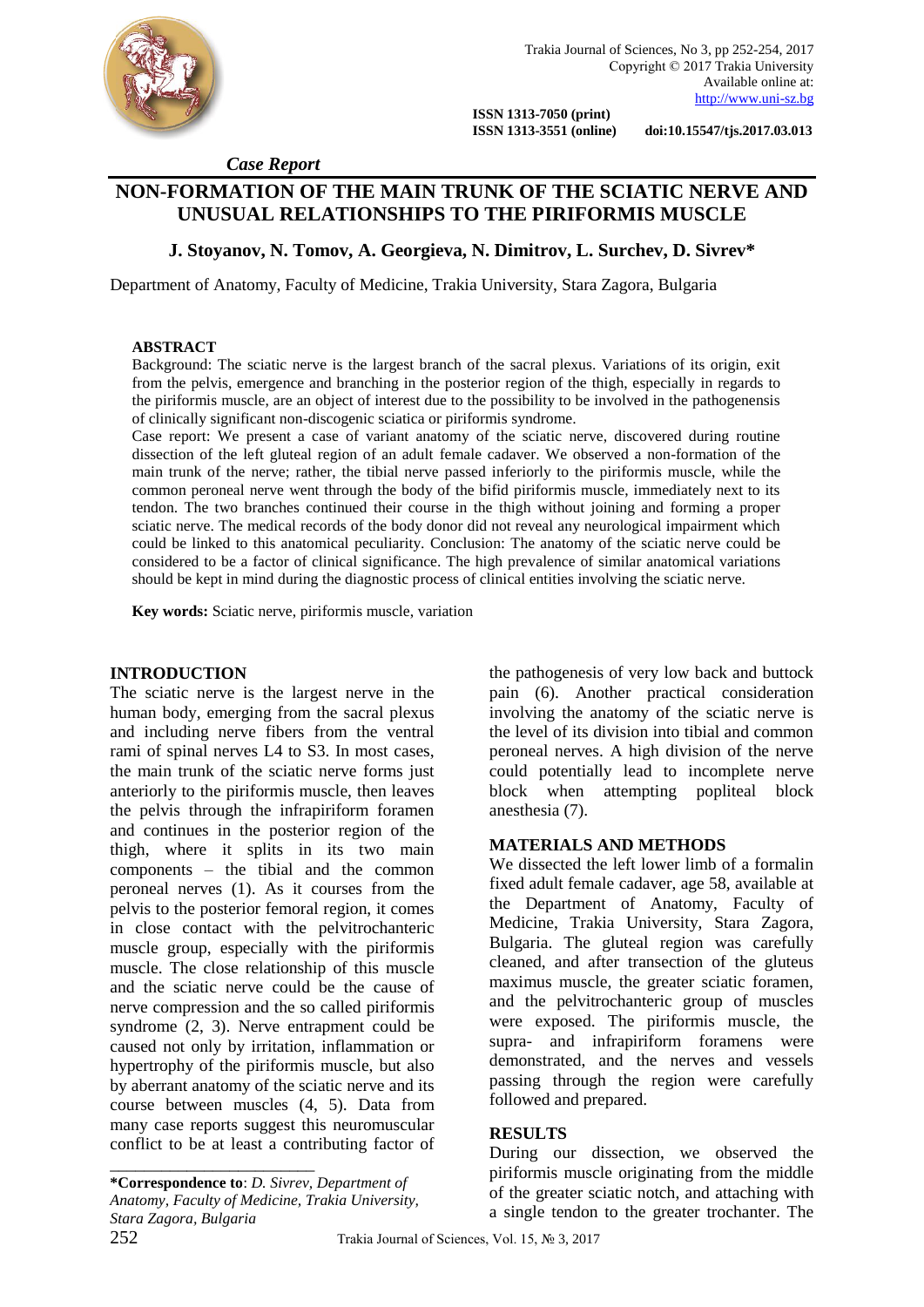tibial nerve was visualized emerging below the lower margin of the muscular part of the piriformis muscle, through the infrapiriform foramen. The common peroneal nerve, on the other hand, left the pelvic cavity through the bifid piriformis muscle, piercing its muscular body close to the musculotendinous junction **(Figure 1)**.



Figure 1. (A) Photograph and (B) schematic representation of the relationship of the piriformis muscle and the tibial and common peroneal nerves. PM – piriformis muscle; TN – tibial nerve; CPN – common peroneal nerve; PCN – posterior cutaneous nerve (of the thigh).

The two nerves continued their course distally, in the posterior region of the thigh, running in the groove between the biceps femoris and the semimembranosus and semitendinosus muscles, reaching the popliteal fossa. Their further path and branching did not differ from the common pattern. The piriformis muscle itself could be described as having two discrete heads – a smaller superior and a larger inferior, separated by a thin gap, through which the common peroneal nerve passed. The two heads of the muscle continued laterally to form a single round tendon attaching to the upper border of the greater trochanter of the femur, without associating with other muscular structures. Noteworthy is also the fact that the posterior femoral cutaneous nerve also appeared in the gap between the heads of the piriformis muscle as well, about 2 cm medially to the common peroneal nerve. The remaining topographic features of the gluteal region were unremarkable – the superior gluteal nerve and the homonymous vessels emerged above the bifid piriformis muscle, the pudendal nerve and the internal pudendal vessels passed through the infrapirifom foramen, just medially to the tibial nerve. During further dissection we did not observe any other anatomical variations in this cadaver. Furthermore, this morphological peculiarity could not be suggested to have any functional influence due

to the lack of any signs of detriment, e.g. muscle atrophy or deformities.

#### **DISCUSSION**

Variations of the sciatic nerve and its branches in relation to the piriformis muscle are not uncommon. To our knowledge, this is the first recorded incidence of this variation observed during routine dissection at the Department of Anatomy in Stara Zagora, as well as the first report of a similar anatomical variation in a Bulgarian population. Other studies suggest variant anatomy of the sciatic nerve to be present in a highly variable percentage of cases (8).

Beaton and Anson have proposed a classification of the variations of the emergence of the sciatic nerve in relation to the piriformis muscle (9, 10) in six types, as follows:

Type 1: Undivided nerve below undivided muscle.

Type 2: Divisions of nerve through and below divided muscle.

Type 3: Divisions above and below undivided muscle.

Type 4: Undivided nerve between heads.

Type 5: Divisions between and above heads.

Type 6: Undivided nerve above undivided muscle